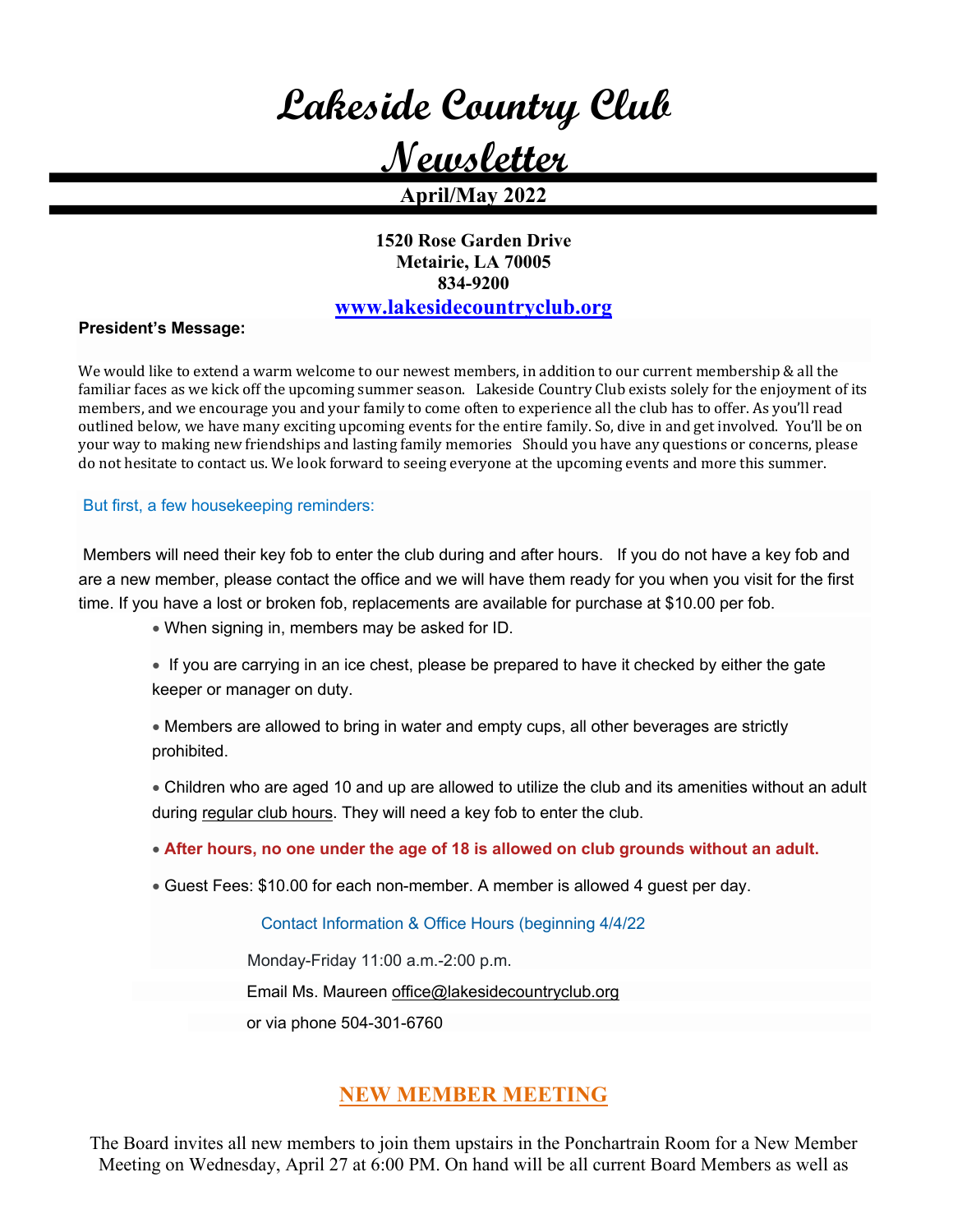Head Swim Coach Olivia Scott and General Manager Maureen Dolese. You may also pick up your key fobs at this time.

#### GENERAL MEMBERSHIP MEETING AND ELECTIONS

The Board invites all members to join them in the Ponchartrain Room for a General Membership Meeting on Wednesday, April 27 at 6:30 PM. We will be holding elections for three open board positions. If you are interested in serving on the board, please notify office@lakesidecountryclub.org.

### MAY POOL HOURS

OPENING Day - Friday May 6<sup>th</sup> Friday, May  $6^{th}$ , 13<sup>th</sup> and 20st 5:00 p.m.-10:00 p.m. Saturday, May  $7^{th}$  14<sup>th</sup> and  $21^{st}$  11:00a.m.-10:00 p.m. Mother's Day - Sunday May  $8^{th}$  11:00a.m.-7:00p.m. Sunday  $15^{th}$  and  $22^{nd}$  12:00 noon- 7:00 p.m.

The club will open at 11:00 a.m. on Friday, May 27<sup>th</sup> Regular summer hours will begin on Saturday, May 28th Regular pool hours are - 11:00a.m.-9:00p.m. (M, T, TH) 11:00 a.m.-10:00 p.m. (Friday and Saturday) 12:00 Noon – 9:00pm (Wednesday and Sunday)

### Mothers Day Mimosas

Bring your mom to LCC for free mimosas on Sunday, May 8<sup>th</sup> at the Splash Bar! Club opens at 11:00.

### **Lakeside Lasers Swim Team**

#### **Lakeside Lasers Swim Team Registration**

We will hold registration for the 2022 Swim Team on Wednesday, April 27, 2022, between the hours of 4:30 p.m. and 6:00 p.m. If you are unable to attend Swim team registration, forms are available on the website (www.lakesidecountryclub.org. Click on the picture of the Swim Team.) The team suits are basically the same so there is no need to buy a new one unless you choose to or need a larger size. You can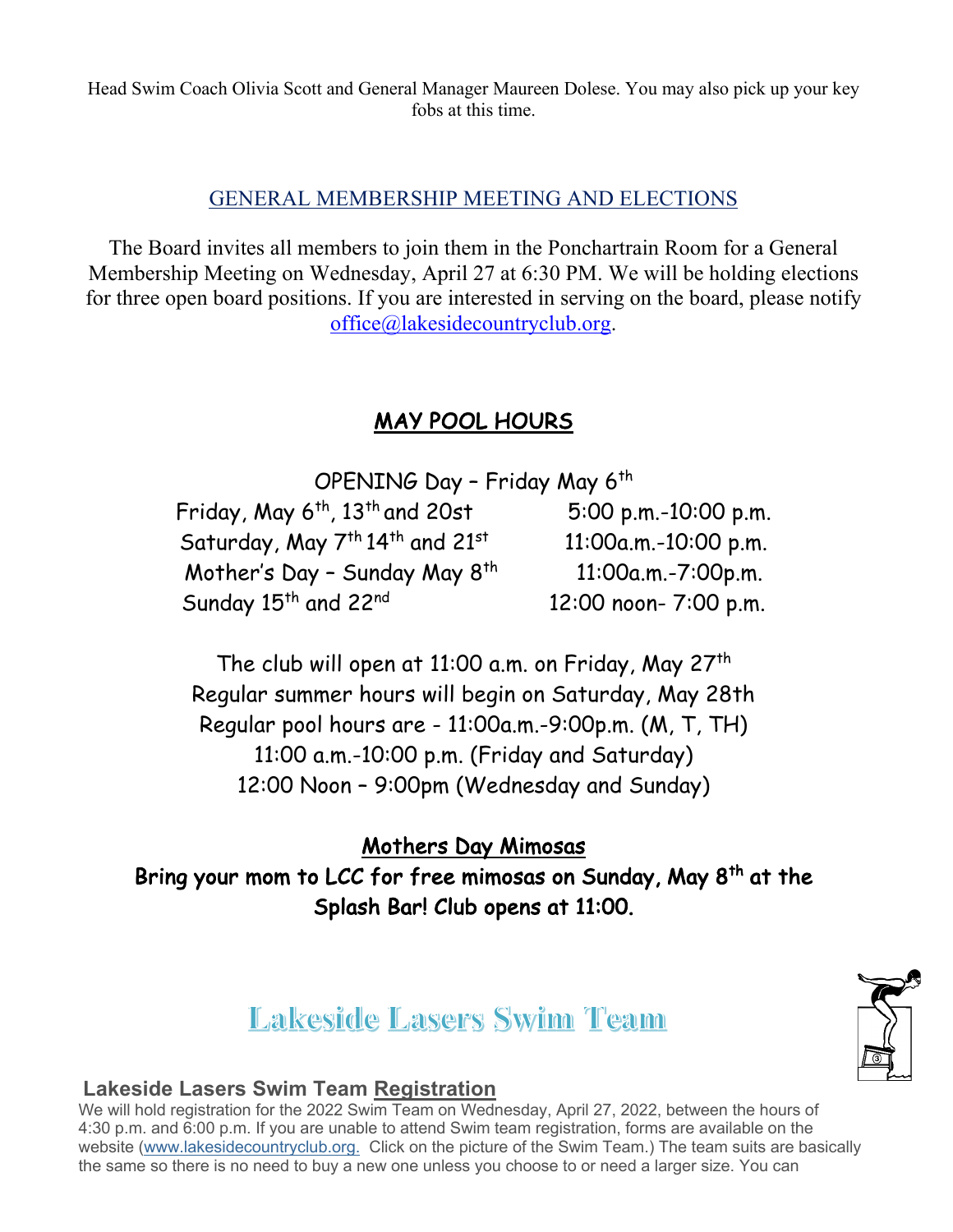purchase new suits from www.swimoutlet.com. Search Teams for Lakeside Lasers, Metairie, LA. Please make sure you place your order early so your suit will arrive in time for the meets.

SWIM TEAM PRACTICE WILL BEGIN ON MONDAY MAY 23RD AFTER SCHOOL. PRACTICE IS HELD MONDAY – THURSDAY.

#### REGULAR PRACTICE WILL BEGIN ON TUESDAY MAY 31! TIMES WILL BE ANNOUNCE ASAP!!! PRACTICES ARE MONDAY, TUESDAY, THURSDAY, AND FRIDAY.

Swim Meets are held every Tuesday Beginning June  $7<sup>th</sup>$  through July 12<sup>th</sup>. The meet for the week of July 4 will be announced later. MOC will be on Tuesday July 19<sup>th</sup>.

Team schedule and more information to follow.

ALL parents are expected to volunteer their time assisting at the Meets, both at home and away. Parents are to commit to working four or more of the seven Meets. Looking forward to a great swimming summer! Coach Olivia Scott

#### Swim Team Practice Schedule:

May 23 – May 26 4:00 – 4:30 7 and under 4:30 – 5:15 8- and 9-year-old 5:15 – 6:00 10 and up May 31 – June 2 8:00 – 8:30 Any swimmer that attends camp away from Lakeside 8:30 – 9:15 6 and under 9:15 – 10:00 7-, 8-, 9- and 10-year-old 10:00 – 11:00 11 and older

8:00-8:30 Open to anyone who goes camp.

### **Lakeside Lasers Swim Team Registration 2022**

| Parent's Name: | Email:      |
|----------------|-------------|
| Parent's Name: | Email:      |
| Cell Phone:    | Cell Phone: |
| Address:       |             |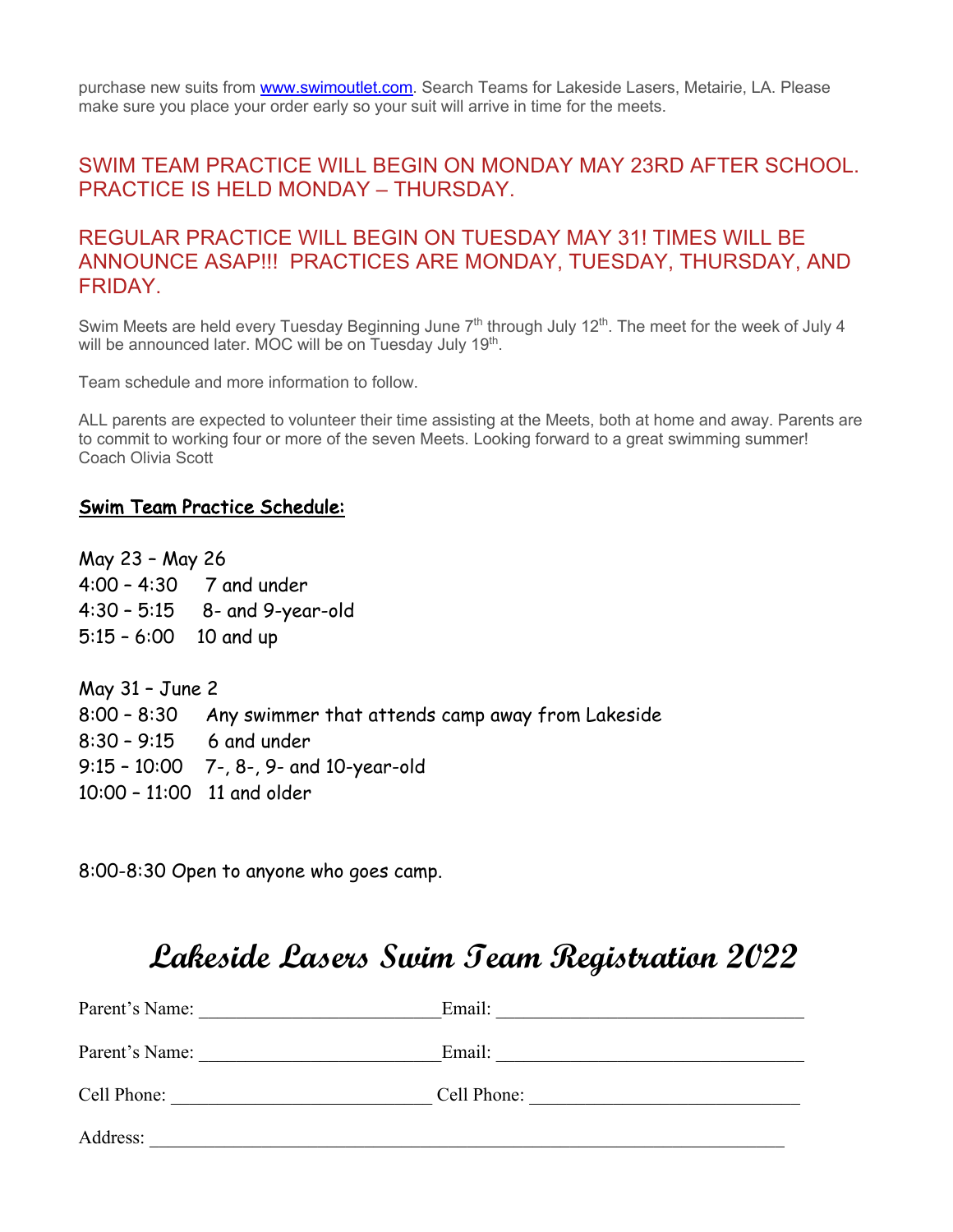| Child's Name | Male/Female Age | <b>Birth Date</b> |
|--------------|-----------------|-------------------|
|              |                 |                   |
|              |                 |                   |
|              |                 |                   |
|              |                 |                   |
|              |                 |                   |

Please return this form with registration fee of \$85.00 for one child, \$60.00 for second and \$25.00 for each additional child.

Meet Schedule will be post on the Website.

## SWIM LESSONS

### **If you are interested in Swim Lessons, call one of these instructors:**

| Jenn504-650-1700    | Tori504-250-4807  | Calynn504-812-7811 |
|---------------------|-------------------|--------------------|
| Kathryn504-812-8245 | Reese504-331-0786 | Lauren504-231-1214 |

### **Lakeside Country Club Summer Camp**

See the links on the home page of our website for information on our Summer Camp.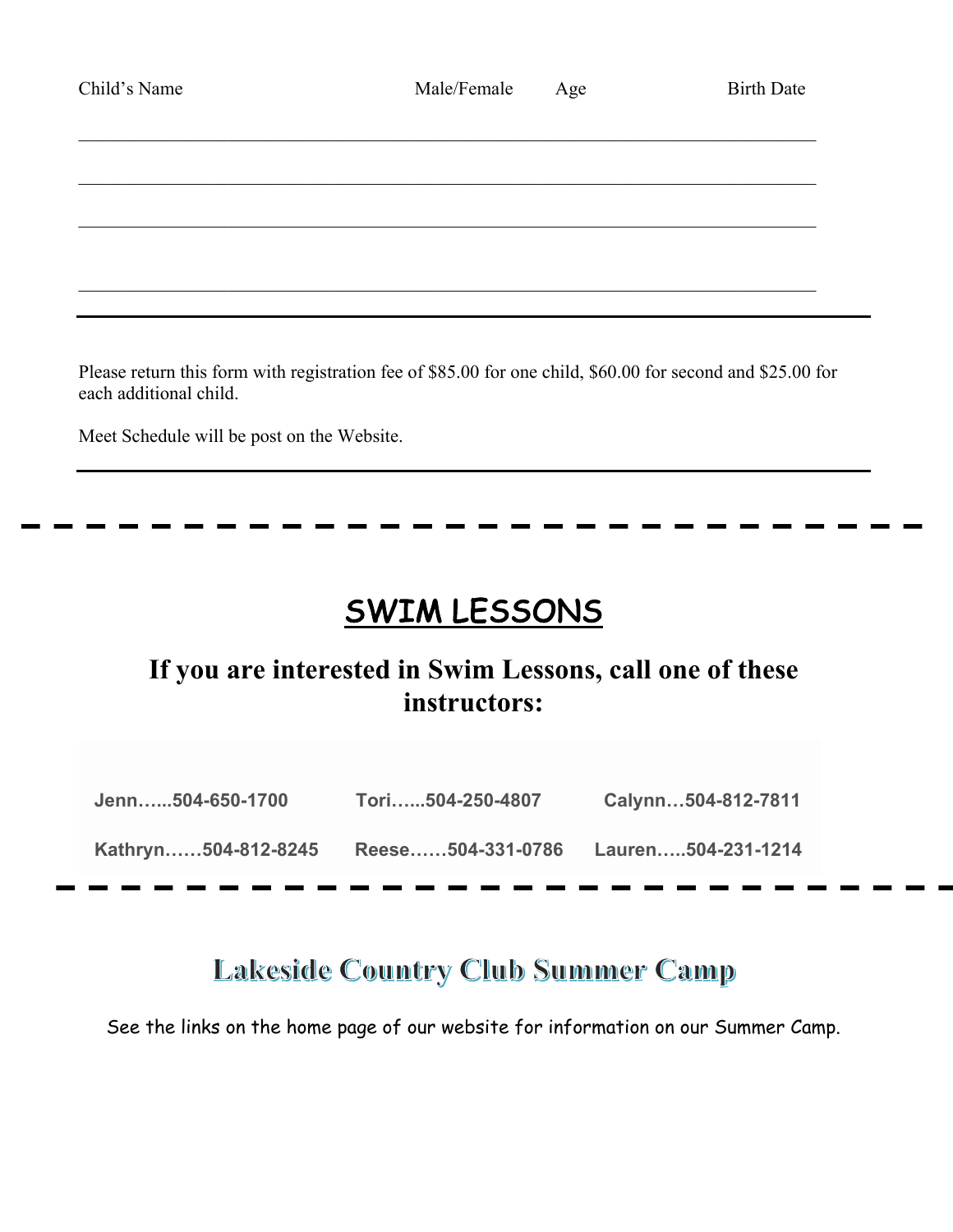### **LCC Web Site**

Please visit our website for more information and to sign up for the email blasts that are sent to keep members apprised of the happenings at LCC. If you know of a member who is not registered to receive emails, please ask them to do so by completing the section at the lower right-hand corner of the home page of our web site. Email blasts are the main source of distributing information throughout the year. Our web address is www.lakesideountryclub.org

Events will be posted on the calendar available on our web site as well.

# Pool Rules

The pool may not be used by any person who has a communicable disease, open sores, or any other condition considered dangerous to the health and safety of others. The following are forbidden in the main pool, wading pool, and pool deck areas:

- 1. Glass in any form, expect spectacles and sunglasses.
- 2. Food and refreshments on pool deck.
- $3.$  Boisterous or rough play in the pool area.
- 4. Small balls, automobile inner tubes, inflatable rafts, or any object deemed objectionable or dangerous by lifeguards or manager on duty in the pool area.
- 5. Running on the pool deck or in the bath houses.
- 6. Diapered babies in either the main pool or the wading pool.
- 7. Floatation devices of any kind are not allowed on the diving board.
- $8.$  Only one person is permitted on the diving board at a time and excessive bouncing on the board is not permitted.
- 9. Children under the age of ten, not sanctioned for swimming in the adult pool by a lifeguard, must be accompanied by an adult or guardian.
- 10. The Lifeguards on duty have authority to remove anyone at any time from the main or baby pools because of inappropriate behavior.
- 11. NO DIVING IN THE SHALLOW END.
- 12. NO SMOKING ANYWHERE ON LCC GROUNDS.